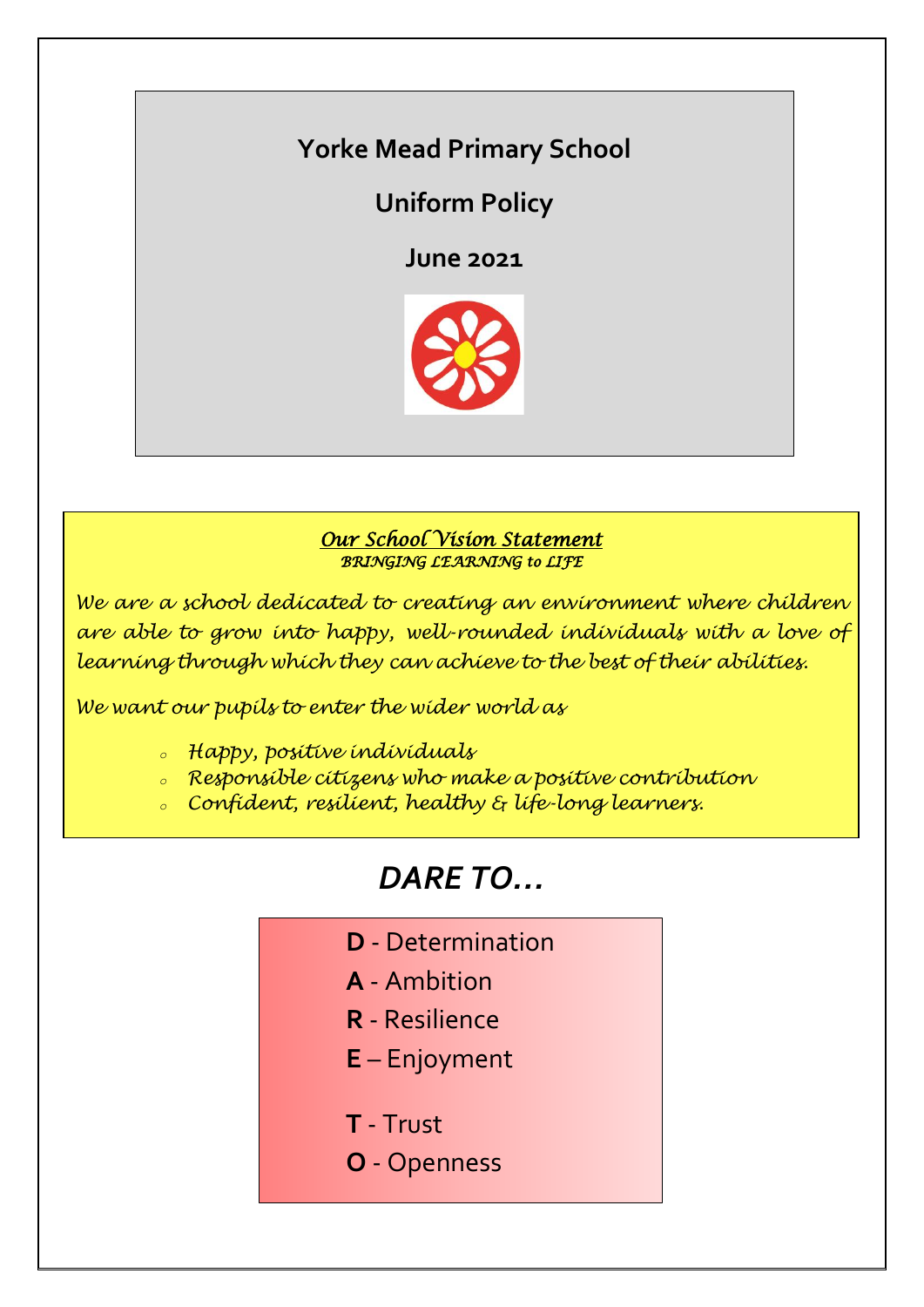At Yorke Mead we believe children should come to school dressed comfortably but also smartly. We expect shirts to be tucked in skirts/trousers and the fine details such as socks, hair ties etc. to be in line with the school policy.

Daily uniform:

- Grey trousers, shorts, pinafore dress or skirt
- White or red shirt, blouse or polo shirt
- Red cardigan or sweatshirt
- Red striped or checked summer dress
- Grey or white socks or tights. Plain red tights are also acceptable.
- Flat black shoes

Physical Education:

- Plain black leggings or plain black jogging bottoms (we also request plain black shorts for gymnastics and in warmer weather)
- A red school sweatshirt
- A red school t-shirt
- Black or white trainer socks
- Black or white trainers

OR

- The school tracksuit (plain black shorts would be required for gymnastics)
- A red school t-shirt
- Black or white trainer socks

Other items:

- Apron essential for painting and creative activities. These are provided by the school for Nursery and reception children. An old shirt is ideal for older children.
- Wellington boots at all times for Nursery and reception children, and when requested for other years e.g. for Forest Schools.
- Book bag
- Sun hat children may not be allowed out to play without a sun hat in hot weather
- Water bottle

Most items are available from the online shop at [www.mapac.com](http://www.mapac.com/) . Name labels are also available. Items sold as school uniform in high street stores are acceptable.

**Trousers –** these should be grey **(not black)** tailored trousers in the style sold as school uniform by most high street stores. Skinny jean style trousers are not permitted.

**Shoes –** All children should wear **shoes** in school. Trainers should not be worn in school but may be worn in the playground at playtime and lunchtime. Children will be expected to change back into shoes when they come into class. Shoes with high or wedged heels, sling back sandals or sandals without ankle support are not suitable for school. Boots are also not suitable for school wear. Children who come into school wearing unsuitable shoes will not be able to go out to play for their own safety.

**Cardigans / sweatshirts** – if these are not the Yorke Mead style with the Daisy motif, they should be plain in style. Hoodies are not acceptable.